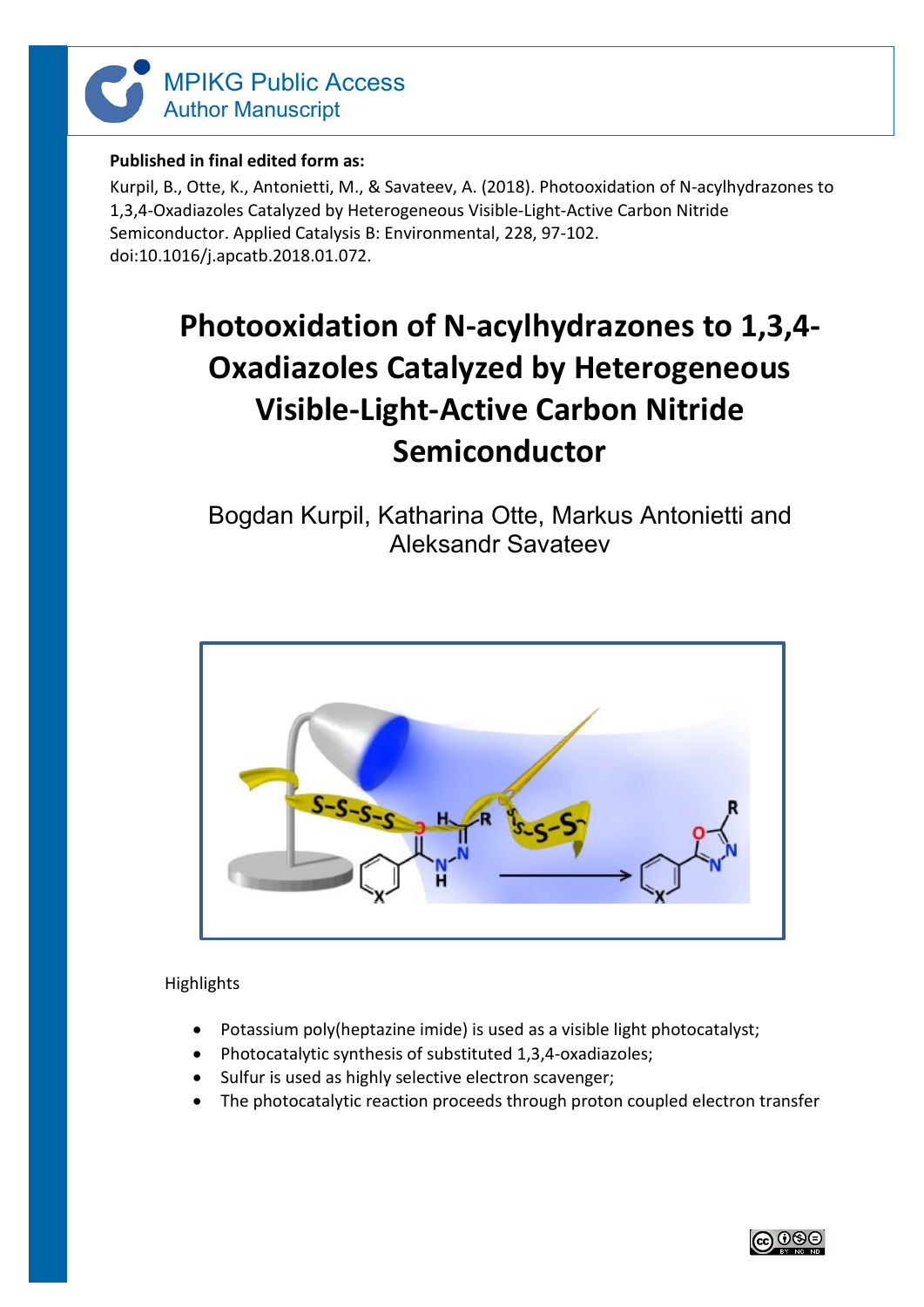## **Photooxidation of** *N***-acylhydrazones to 1,3,4- Oxadiazoles Catalyzed by Heterogeneous Visible-Light-Active Carbon Nitride Semiconductor**

Bogdan Kurpil, Katharina Otte, Markus Antonietti and Aleksandr Savateev\*

<sup>1</sup>Max-Planck Institute of Colloids and Interfaces, Department of Colloid Chemistry, Research Campus Golm, 14424 Potsdam, Germany.

#### **Abstract**

The remarkable bioactivity of 1,3,4-oxadiazoles permanently motivates chemists to develop new milder and broader approaches to synthesize new derivatives, as well as to improve the preparation methodologies of the known compounds. Potassium poly(heptazine imide), a well crystallized representative of carbon nitrides family, shows great performance as a heterogeneous and hence recyclable photocatalyst in the visible light driven oxidative cyclization of *N*-acylhydrazones to the corresponding oxadiazoles. The proposed method uses elemental sulfur as a cheap and selective electron scavenger. A series of 2,5-disubstituted-1,3,4-oxadiazoles bearing aryl, hetaryl and alkyl substituents were obtained with 42-84% isolated yield.

KEYWORDS: photocatalysis; organic synthesis; carbon nitride; sulfur; proton coupled electron transfer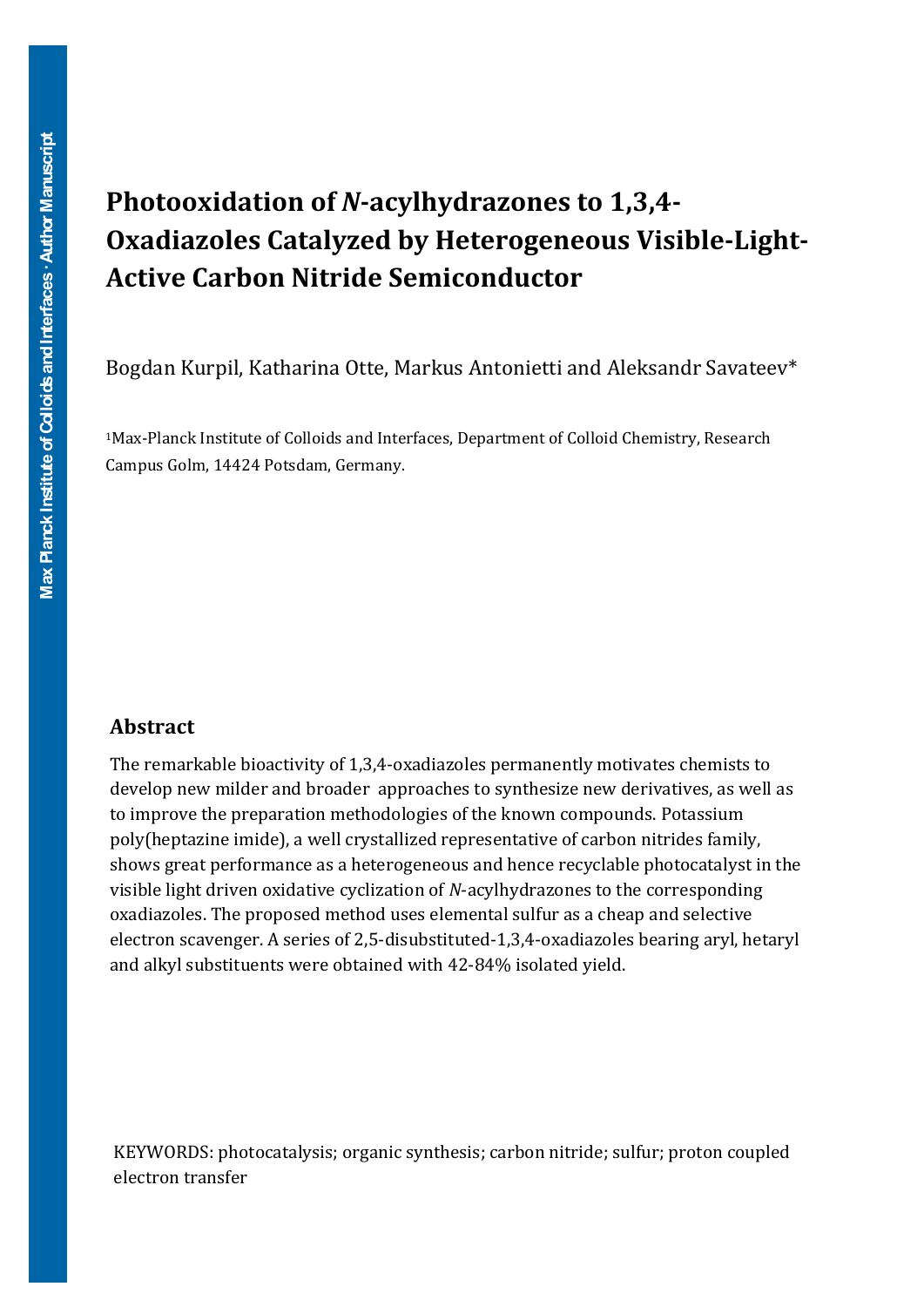#### **1. Introduction**

Visible light driven photocatalytic reactions are considered as a powerful tool to solve a wide variety of challenges in the modern organic synthesis. Transition metal complexes[1-4] and organic dyes[5-9] currently take the main role among homogeneous photocatalysts, the successful systems possessing an enhanced lifetime of the excited state and high quantum efficiency. However, these homogeneous photocatalysts are often associated with high cost, difficulties of separation from the reaction mixture, and thereby problems of reuse. This problem can be solved using heterogeneous photocatalysts such as carbon nitride materials. On the one hand, these materials already showed their efficacy in water splitting[10], carbon dioxide reduction[11], as well as in diverse organic transformations under visible light irradiation[12, 13]. On the other hand, this catalysts family comes with low price and simplicity in preparation, and their high stability and reusability make them nicely complement to homogeneous photocatalysts.

A new version of the carbon nitride concept, potassium poly(heptazine imides) (K-PHI), was recently discovered[14-17]. Unlike polymeric covalent carbon nitride, K-PHI has charged nitrogen atoms and K+ as counter ions and thereby crystallizes more easily. Due to this structural peculiarity, the valence band position becomes significantly more positive (+2.6 eV vs. RHE) (Figure 1). K-PHI is highly effective for different photooxidation processes such as oxygen evolution reaction [18], oxidation of alcohols followed by Hantzsch pyridine synthesis [19].

It is hard to overestimate the value of oxadiazole core for the medicinal chemistry since its derivatives possess anti-inflammatory[20], antimycobacterial[21], anticancer[22] and antiretroviral (raltegravir)[23] activities. Oxidative cyclization of *N*-acylhydrazones (Scheme 1) is one of the general synthetic methods of 1,3,4-oxadiazoles preparation. However, this synthetic approach requires strong oxidants such as bis(trifluoroacetoxy)iodobenzene[24], the Dess-Martin reagent [25], Bu4N+I-/t-BuOOH[26], I2/H2O2[27], Cu(OTf)2[28] or Iron(III)/TEMPO[29]. All these methods unavoidably are burdened with significant amounts of byproducts, which are created along with the target oxadiazole and should be removed in a proper manner. This is a problem especially on a large scale. On the contrary, oxidative cyclization of *N*acylhydrazones to 1,3,4-oxadiazoles catalyzed by Eosin Y using  $O<sub>2</sub>$  as a gratuitous electron scavenger was reported [30], thus already indicating the possibilities of photochemistry as an effective method to enable organic synthesis without producing solid wastes. However, recycling of the photocatalyst still remains a challenge.

In this work, we present a new method of 1,3,4-oxadiazoles synthesis from Nacylhydrazones under visible light irradiation using K-PHI as a reusable heterogeneous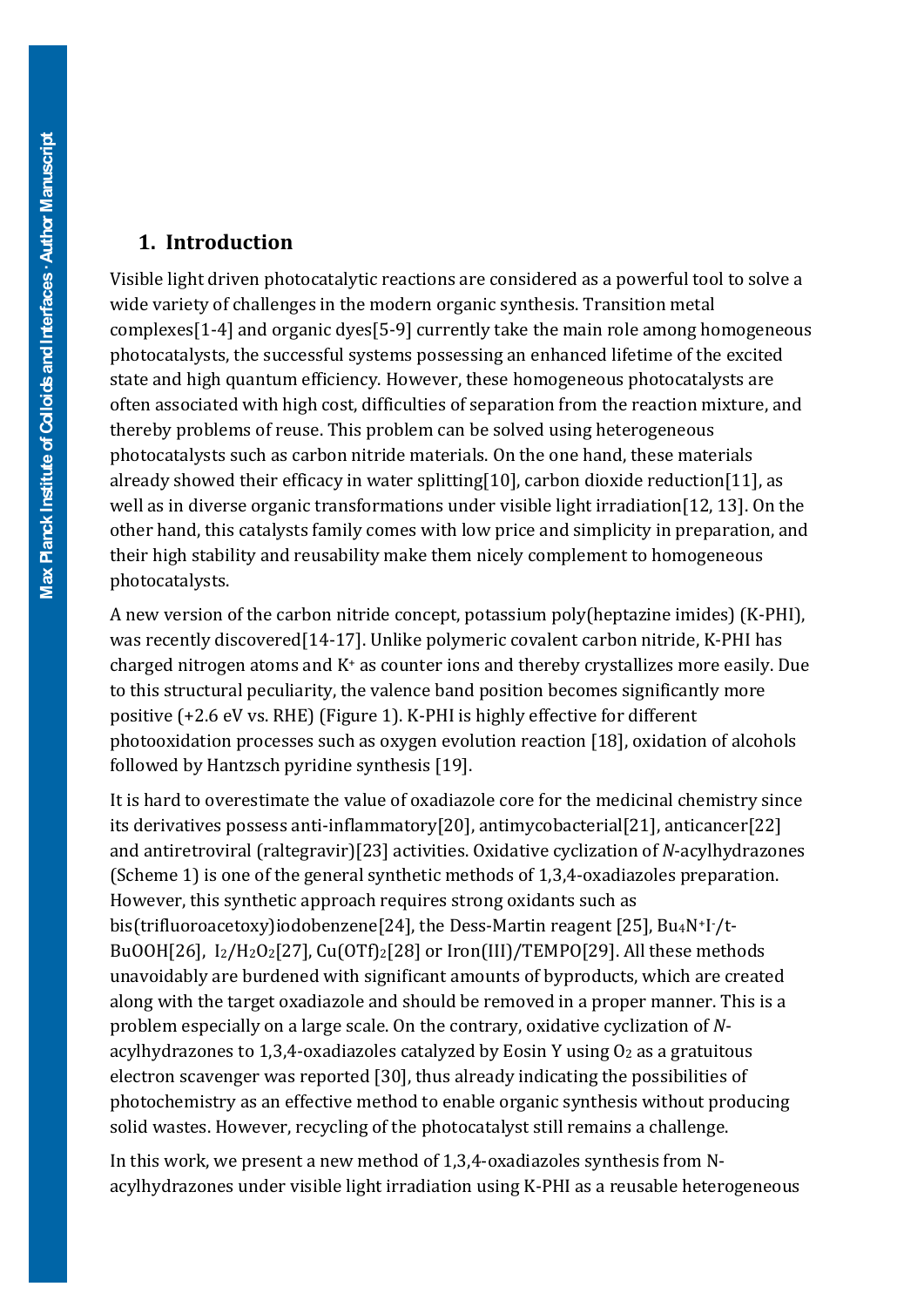

**Figure 1.** Molecular (a) and band (b) structures of K-PHI.



**Scheme 1.** Oxidative cyclization of N-acylhydrazones to 2,5-disubstituted-1,3,4 oxadiazoles.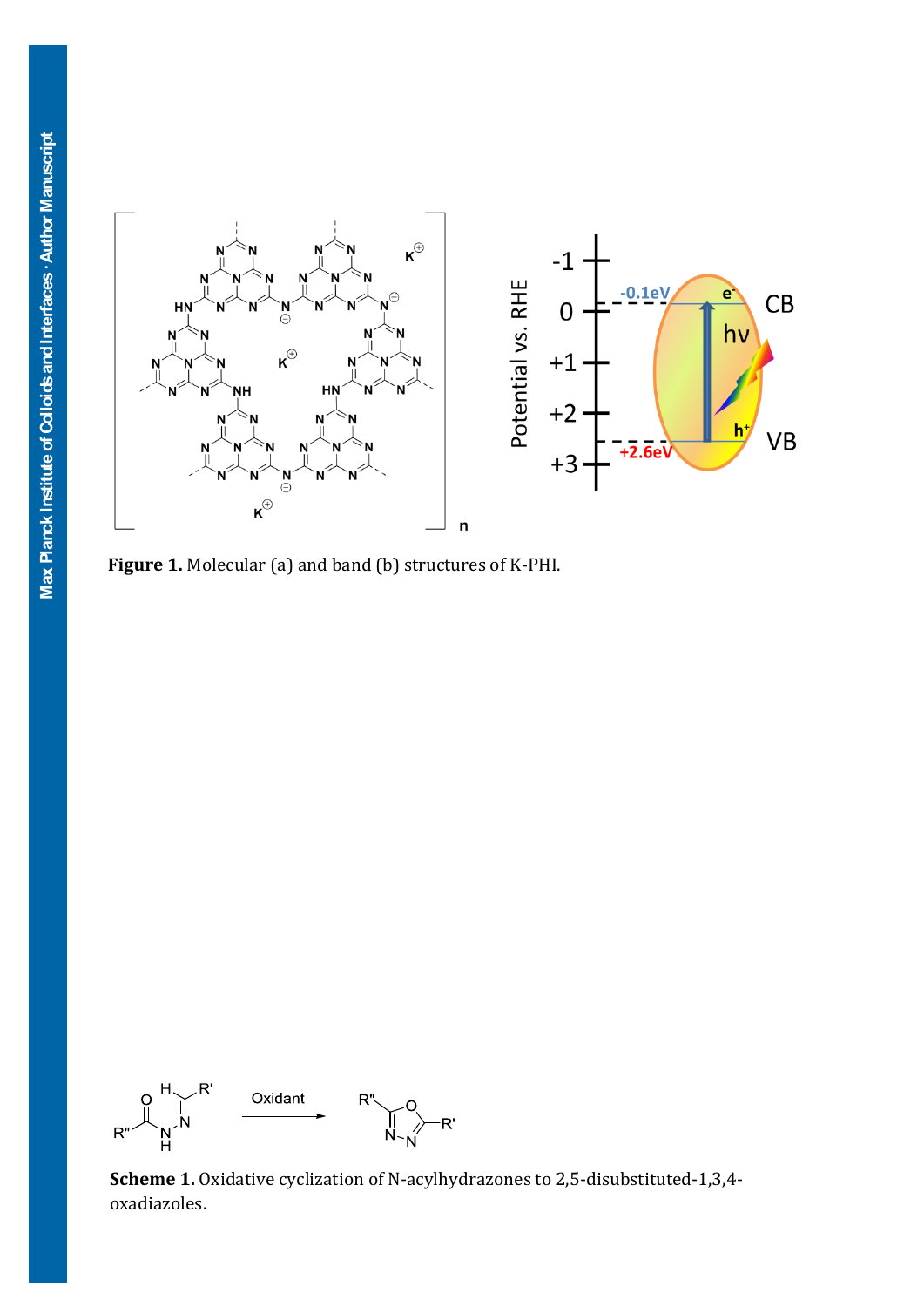selectivity, while no solid byproducts are generated. photocatalyst and elemental sulfur  $(S_8)$  as a cheap and convenient electron scavenger. The developed protocol smoothly furnishes the target 1,3,4-oxadiazoles with high

## **2. Experimental Section**

#### *2.1. Materials*

All starting materials were purchased from commercial sources. All reactions were carried out under an argon atmosphere. Analytical thin layer chromatography (TLC) was performed on POLYGRAM SIL G/UV254 sheets and visualized with 254 nm light. Purification of compounds was carried out on Fluka Silica gel 60 (0.035-0.07 mm).

#### *2.2. Synthesis procedures*

*Potassium poly(heptazine imide) (K-PHI)* was synthesized according to the previously described procedure[19]. Mixture of lithium chloride (3.71 g), potassium chloride (4.54 g) and 5-aminotetrazole (1.65 g) was grinded in ball mill for 5 min at the shaking rate 25 s-1. Reaction mixtures were transferred into porcelain crucibles and covered with lids. Crucibles were placed in the oven and heated under constant nitrogen flow (15 L·min-1) and atmospheric pressure at a following temperature regime: heating from room temperature to 550°C for 4 hours, annealing at 550°C for 4 hours. After completion of the heating program, the crucibles were allowed to cool slowly to room temperature under nitrogen flow. The crude products were removed from the crucibles, washed with deionized water (100 mL) for 3 hours in order to remove salts, then filtered, extensively washed with deionized water and dried in a vacuum oven (20 mbar) at 50°C for 15 h. Characterization data of K-PHI (PXRD patterns, XPS, UV-Vis and PL spectra, SEM and AC-HRTEM images) are shown in Figure 2.

*General method for preparation of N-acylhydrazones* (*1a-l*). To a solution of benzhydrazide (or nicotinohydrazide) (2.2mmol) in 10 mL of methanol, aldehyde (2.2mmol) was added and resulted solution was stirred at  $50^{\circ}$ C for 3 hours. Then the reaction mixture was evaporated and for hydrazones (**1a-j,l**) residue after evaporation was triturated with water (5ml), precipitate was filtrated, washed with water (2 x 3ml) then with diethyl ether (2 x 3ml) to give products as solid materials. In case of hydrazone (**1k**) residue after evaporation was dissolved in water (5ml) and extracted with chloroform (2 x 3ml), organic layer was separated, dried over Na<sub>2</sub>SO<sub>4</sub>, evaporated and residue was crystalized from diethyl ether to give product as solid material.

*General method for preparation 1,3,4-oxadiazole (2a-l) from N-acylhydrazones*. Glass tube with rubber-lined cap was evacuated and filled with argon three times. To this tube hydrazone (60 µmol), sulfur (6 mg, 0.18 mmol), K-PHI (5 mg) and acetonitrile (2 mL) were added. Resulting mixture was stirred at 80<sup>o</sup>C under irradiation of Blue LED (461 nm,  $89.2\pm0.26$  mW/cm<sup>2</sup>) for 20 hours. Then reaction mixture was cooled to room temperature and centrifuged (1 min at 12500 rpm), clear solution was separated and solid residue was washed with methanol (2 mL) and centrifuged again. Organic solutions were combined and evaporated to dryness. Residue after evaporation was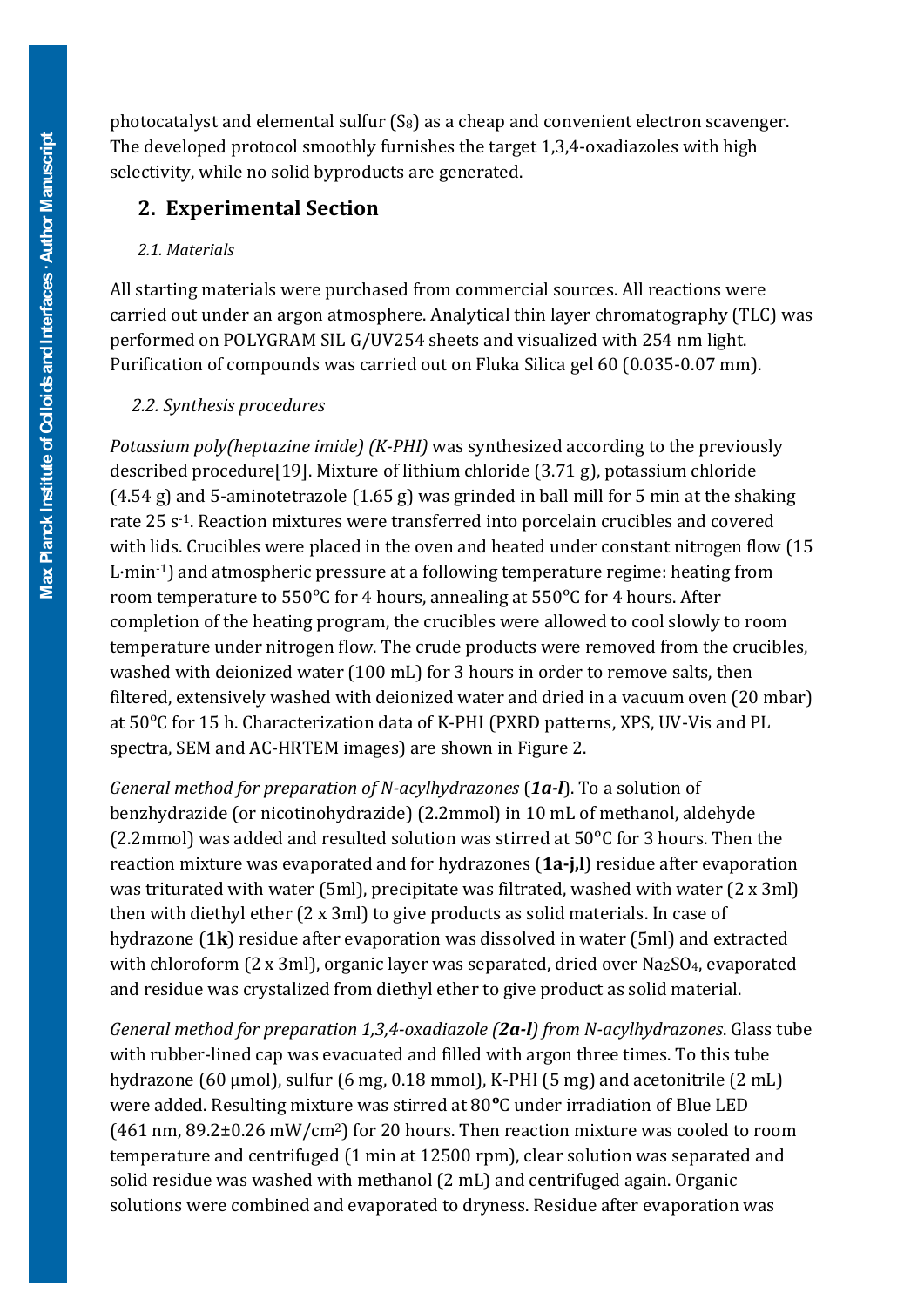

**Figure 2.** a) XPS C 1s and K 2p spectra of K-PHI; b) XPS N 1s spectrum of K-PHI; c) XPS O 1s spectrum of K-PHI; d) PXRD pattern of K-PHI with Miller indices adapted from the literature [31]; e) DR UV-vis absorption spectrum of K-PHI with Tauc plot as inset assuming that K-PHI is a direct semiconductor; f) room temperature PL spectrum of K-PHI obtained upon excitation with 350 nm wavelength; g) representative SEM image of K-PHI; h,i) AC-HRTEM images of K-PHI.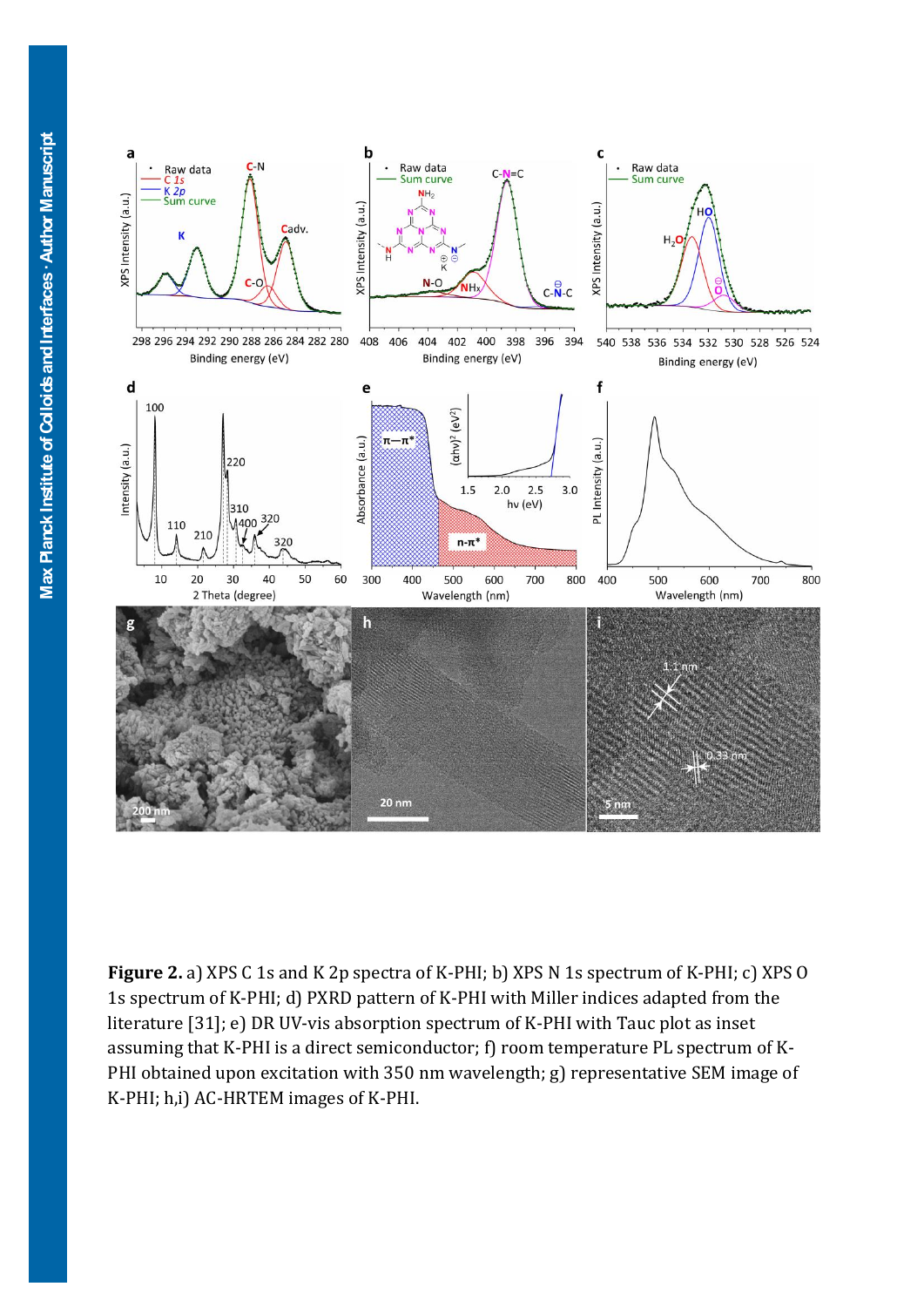## **3. Results and discussion**

K-PHI was characterized by numerous techniques earlier. Therefore here we give only a summary of the most important for photocatalytic applications characteristics of this material.

The surface composition of K-PHI was studied by X-Ray photoelectron spectroscopy (XPS). Carbon in K-PHI exists mostly in C-N (288.2 eV) chemical state along with minor contribution from C-O (286.6 eV) chemical state, due to partial hydrolysis during aqueous treatment (Figure 2a). Two peaks at 295.9 eV and 293.0 eV are related to K 2p1/2 and K 2p3/2 components. In XPS N 1s spectrum peaks after deconvolution at 396.4 eV (C-N $\ominus$ -C), 398.6 eV (C-N=C), 400.9 eV (NH<sub>x</sub>) and 403.8 eV (N-O) are observed (Figure 2b). As evidenced by XPS O 1s spectrum the surface of K-PHI is partially covered with OH groups (532.0 eV), deprotonated hydroxyl groups (530.8 eV) and surface absorbed water (533.3 eV) (Figure 2c). PXRD pattern of K-PHI matches to the simulated 2D structure reported earlier (Figure 2d) [31]. Intense peak at 27.2° arise from the staking of heptazine units in the third dimension that is typical for graphitic carbon nitride. DR (Diffuse reflectance) UV-vis absorption spectrum of K-PHI demonstrates a typical for carbon nitrides absorbance with a band from near-UV to 460 nm assigned to  $π$ - $π$ <sup>\*</sup> transitions as well as broad absorption band up to near-IR that is due to low energetic nπ\* transitions (Figure 2e) [32],[33]. Steady-state photoluminescence (PL) spectrum of K-PHI, recorded at room temperature upon sample excitation with 350 nm photons, shows a maximum at 500 nm (Figure 2f). The morphology of K-PHI is typical for this material and is represented by ca. 200 nm long rods (Figure 2g) [15]. From the transmission electron microscopy (TEM) image the well-ordered structure with repeating motives with distances 1.1 nm (diffraction peak at 27.1° in PXRD pattern) and 0.33 nm (diffraction peak at 8.1° in PXRD pattern) can be clearly discerned (Figure 2h,i) [18].

Oxidative cyclization of *N'*-benzylidenebenzohydrazide **1a** to 2,5-diphenyl-1,3,4 oxadiazole **2a** by K-PHI has been chosen as a model reaction in order to find the optimal photocatalytic conditions (Scheme 2, Table 1). In the control experiments, without photocatalyst (entry 1) and without light irradiation (entry 2), no oxadiazole **2a** was obtained. In all experiments under light irradiation (461nm, 89.2±0.26 mW/cm2) in presence of the K-PHI photocatalyst, 2,5-diphenyl-1,3,4-oxadiazole **2a** was obtained as the only product. The highest conversion (85%) of the starting hydrazone **1a** was observed after 20 hours of irradiation at 80°C with 3 equivalents of sulfur using acetonitrile as the solvent (entry 6), and it did not improve when the amount of the catalyst was increased (entry 7) (Table S1). Despite quite toxic for other transition metal-based photocatalysts conditions, K-PHI demonstrates excellent stability – even after four cycles conversion of *N'*-benzylidenebenzohydrazide was 80% (entries 7-9). Significantly lower conversions (15-27%) were obtained in less polar solvents: dioxane, benzene, *tert*-butanol (entries 3-5), indicating the necessity to stabilize polar transitions states. The conversion of hydrazone **1a** was lowered to 37% (entry 11) and 43% (entry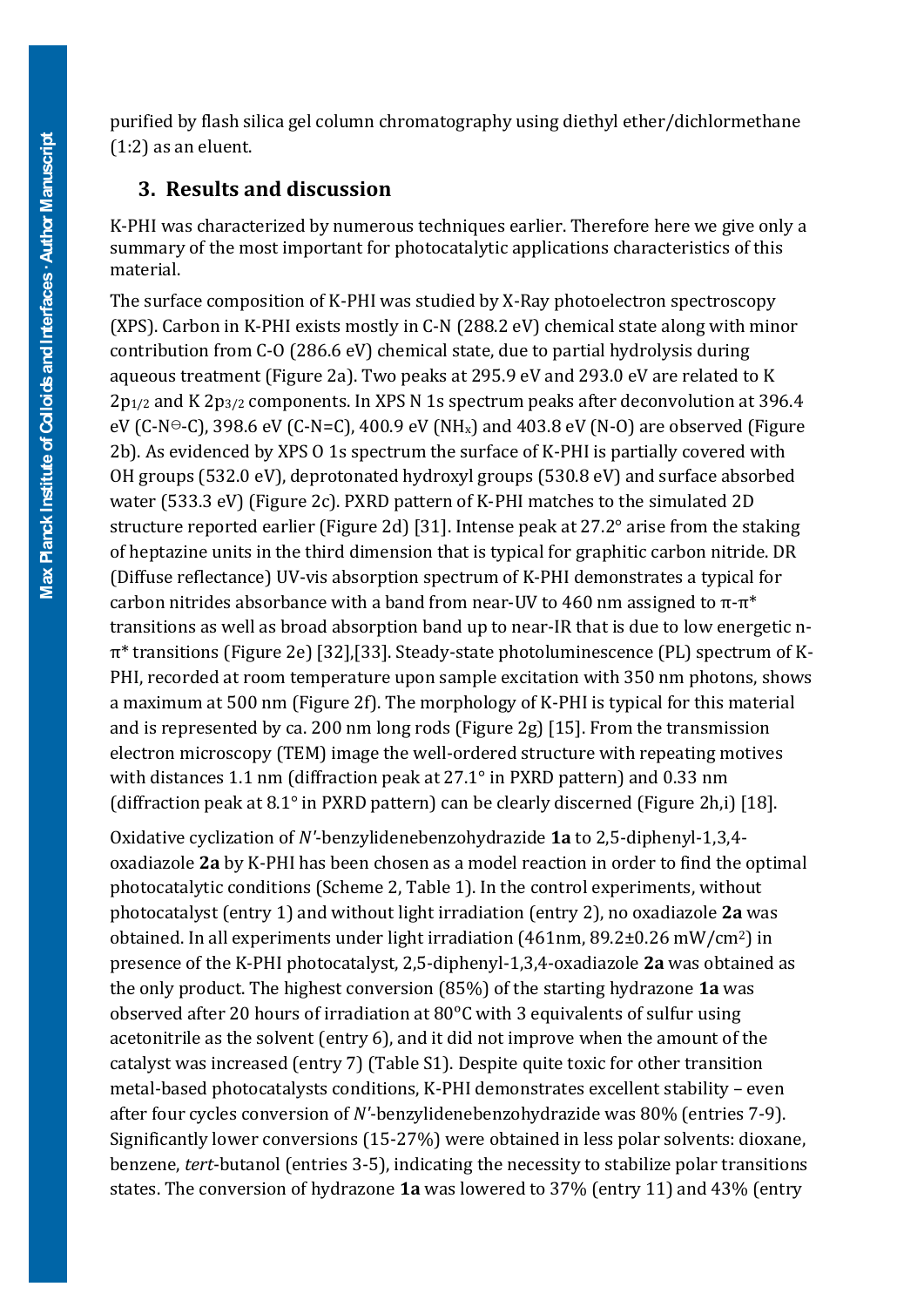oxygen was used as an electron scavenger instead of sulfur (entry 13), while products of 12), when the reaction was performed without heating and at 50  $\degree$ C, respectively. This could be explained by the high activation energy of the heterocyclization stage during oxadiazole formation, thus adding a thermal step. Conversion reached only 47%, when hydrazone **1a** decomposition were observed in <sup>1</sup>H NMR spectra of the reaction mixture, among which benzaldehyde was identified. All in all, this experiment clearly demonstrates that  $S_8$  is more selective electron acceptor than  $O_2$  (see mechanism below for explanation). The structure of K-PHI remains intact after photocatalytic reaction as can be judged from powder X-Ray diffraction patterns and Fourier-transform infrared spectra (Figure S2).

Generally two series of substrates – hydrazones obtained from benzhydrazide (**1a-f**) and nicotinohydrazide derivatives (**1g-l**) – were selected to estimate the reliability of the proposed approach (Scheme 3). 2-Phenyl-oxadiazoles (**2a-e**) were obtained in good isolated yields (69-84%) regardless the different aromatic or aliphatic character of ylidenic-substituent in the starting hydrazones. Moderate yields (42-63%) were observed for oxadiazoles (**2g-l**) originated from nicotinohydazide. The main reason is electron-accepting nature of the pyridine ring, which as such is a complicated substrate. The pyridine ring withdraws electron density from the carbonyl moiety and hence makes oxygen less reactive toward C=N bond during cyclization (see also below the explanation of the mechanism).

The reaction conditions in *N*-acylhydrazones oxidative cyclization catalyzed by K-PHI in the presence of elemental sulfur can be indeed regarded as very mild as this method also provides previously unknown compounds **2i-l***.*

Hydrazones **1f,l** bearing the 2-pyridyl substituent were converted into the corresponding oxadiazoles **2f,l** in only 23% and 18% yields respectively. In order to explain such a special behavior we should point out that, according to the NMR-spectra (SI), all hydrazones, used in this study, were obtained as *E*-isomers. Apparently this configuration is thermodynamically more stable than the *Z*-configuration. However, *E*hydrazones **1f,l** can undergo isomerization under photocatalytic conditions that leads to the formation of the *Z*-isomer additionally stabilized by hydrogen bonding between NHmoiety and the nitrogen atom in the 2-pyridyl substituent (Scheme 4). Further transformation of *Z*-isomers into the oxadiazoles is significantly more difficult due to the remoteness of the oxygen atom from the C=N electrophilic center. It is interesting that photochemical isomerization of *N*-acylhydrazones was reported earlier, but only under harsh UV-irradiation[34, 35]. Our preliminary study suggests that K-PHI also mediates this type of isomerization process.

A tentative mechanism of photocatalytic 1,3,4-oxadiazole synthesis is depicted in Scheme 5. Irradiation of K-PHI with the visible light creates photogenerated electrons (e-) and holes (h+), which are located at the conduction and valence band of the photocatalyst, respectively. *N*-acylhydrazone is oxidized by the hole to the radical-cation **4** while sulfur removes the electron from the conduction band of K-PHI and is converted into the S<sup>8</sup> •― radical-anion[36]. Based on several reported mechanisms of oxidative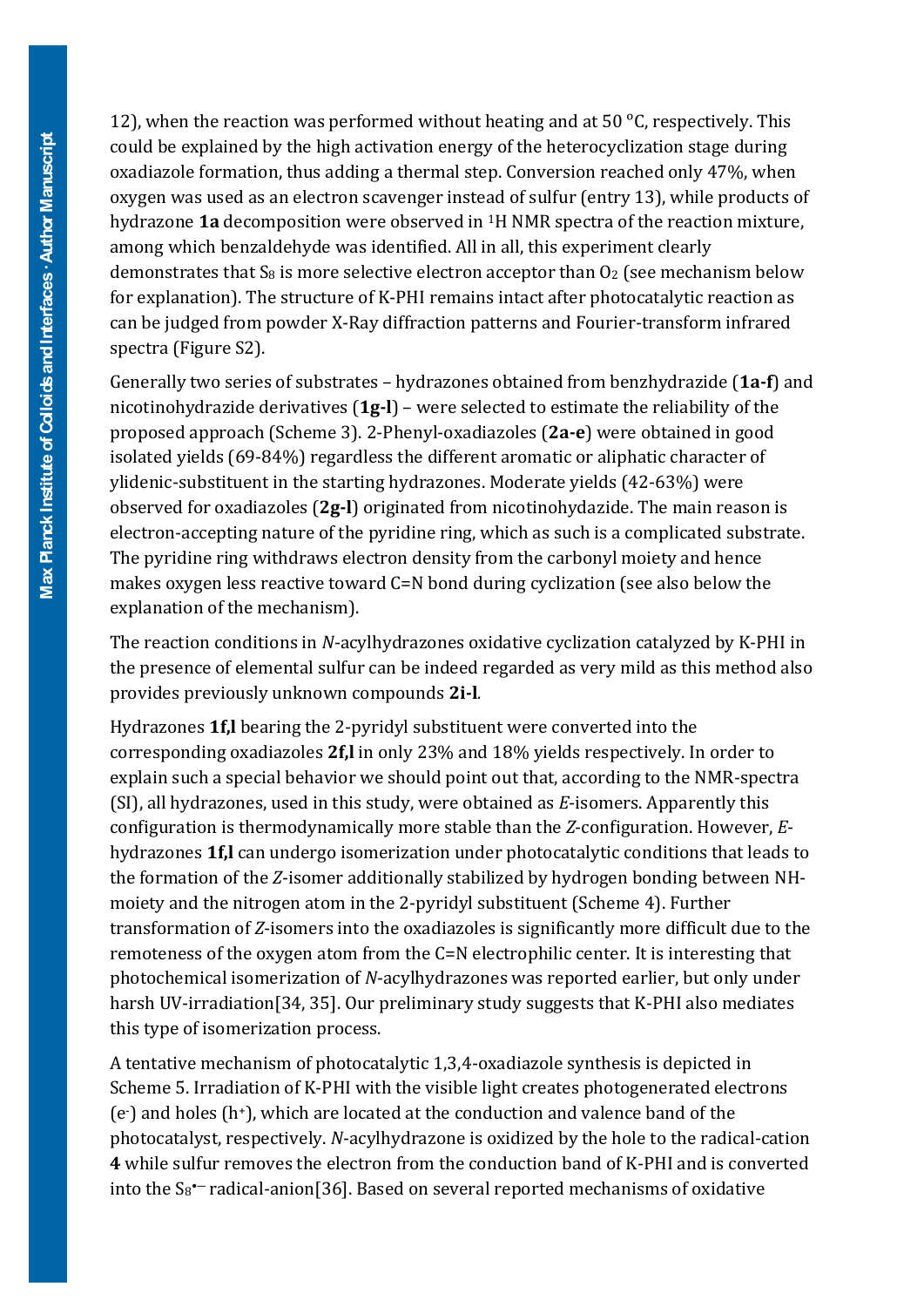



 $2a$ 





**Scheme 3.** Photocatalytic preparation of 2,5-disubstituted-1,3,4-oxadiazoles **2a-l** from hydrazones **1a-l**.

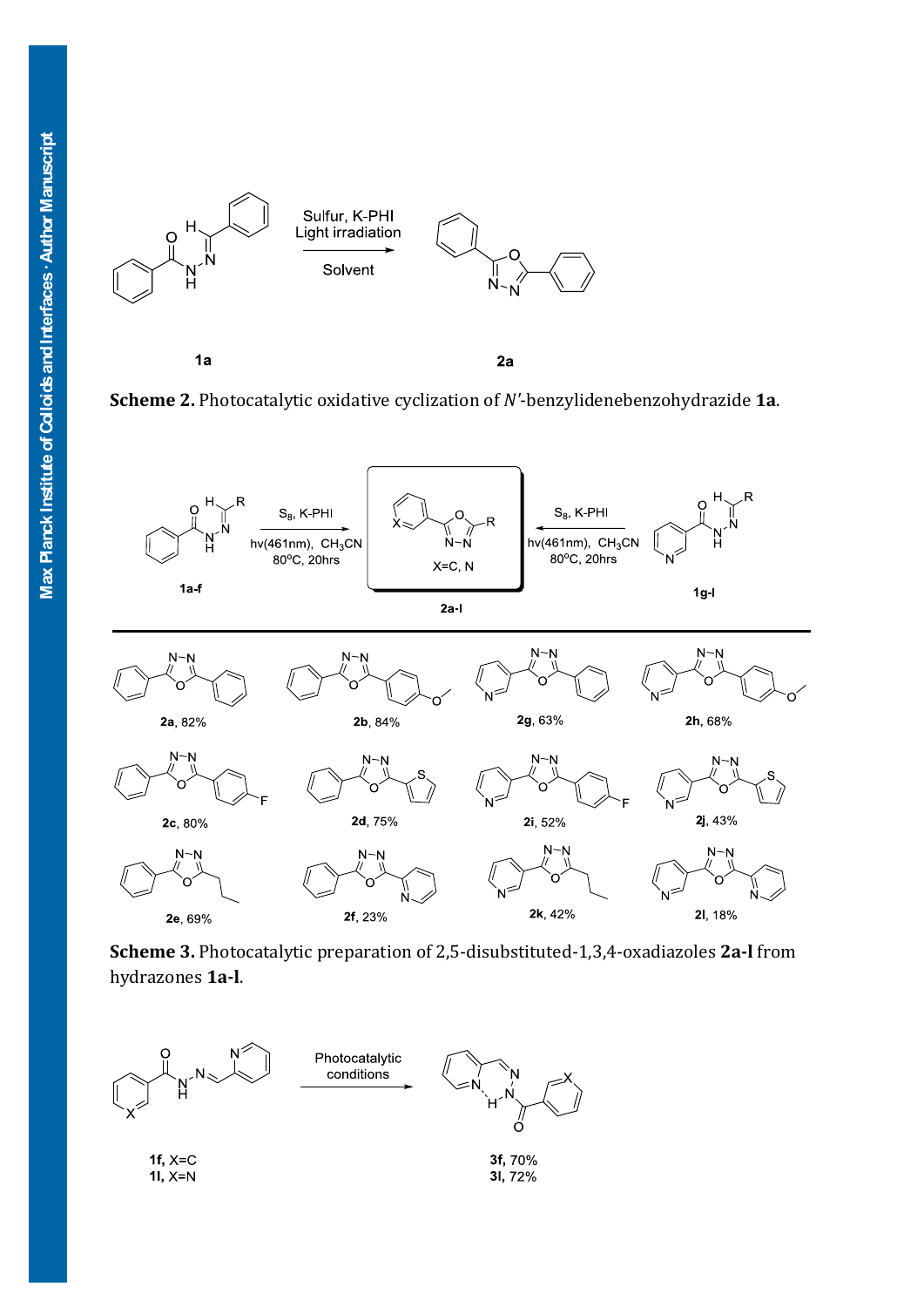| Exp. No.        | Solvent                          | T, °C |    | Time, h Conversion, % <sup>b</sup> |
|-----------------|----------------------------------|-------|----|------------------------------------|
| 1 <sup>c</sup>  | Dioxane or<br>CH <sub>3</sub> CN | 80    | 20 | $\boldsymbol{0}$                   |
| 2 <sup>d</sup>  | Dioxane or<br>CH <sub>3</sub> CN | 80    | 20 | $\boldsymbol{0}$                   |
| 3               | Dioxane                          | 80    | 20 | 15                                 |
| $\overline{4}$  | Benzene                          | 80    | 20 | 36                                 |
| 5               | $t$ -BuOH                        | 80    | 20 | 27                                 |
| 6               | CH <sub>3</sub> CN               | 80    | 20 | 86                                 |
| 7 <sup>e</sup>  | CH <sub>3</sub> CN               | 80    | 20 | 83                                 |
| 8 <sup>f</sup>  | CH <sub>3</sub> CN               | 80    | 20 | 82                                 |
| 9g              | CH <sub>3</sub> CN               | 80    | 20 | 80                                 |
| 10 <sup>h</sup> | CH <sub>3</sub> CN               | 80    | 20 | 85                                 |
| 11              | CH <sub>3</sub> CN               | 25    | 60 | 37                                 |
| 12              | CH <sub>3</sub> CN               | 50    | 20 | 43                                 |
| $13^i$          | CH <sub>3</sub> CN               | 80    | 20 | 47                                 |

**Table 1.** Optimization of the reaction conditions of 2,5-diphenyl-1,3,4-oxadiazole synthesis *via N'*-benzylidenebenzohydrazide oxidative cyclization. a

(a) Reaction conditions: *N'*-benzylidenebenzohydrazide (60µmol), sulfur (0.18mmol), photocatalyst (5mg), solvent (2 ml), λ=461nm; b) Conversion was determined by 1H NMR; (c) without photocatalyst; (d) without light irradiation; (e) second run; (f) third run; (g) fourth run; (h) 10mg of photocatalyst; (i) oxygen as electron scavenger.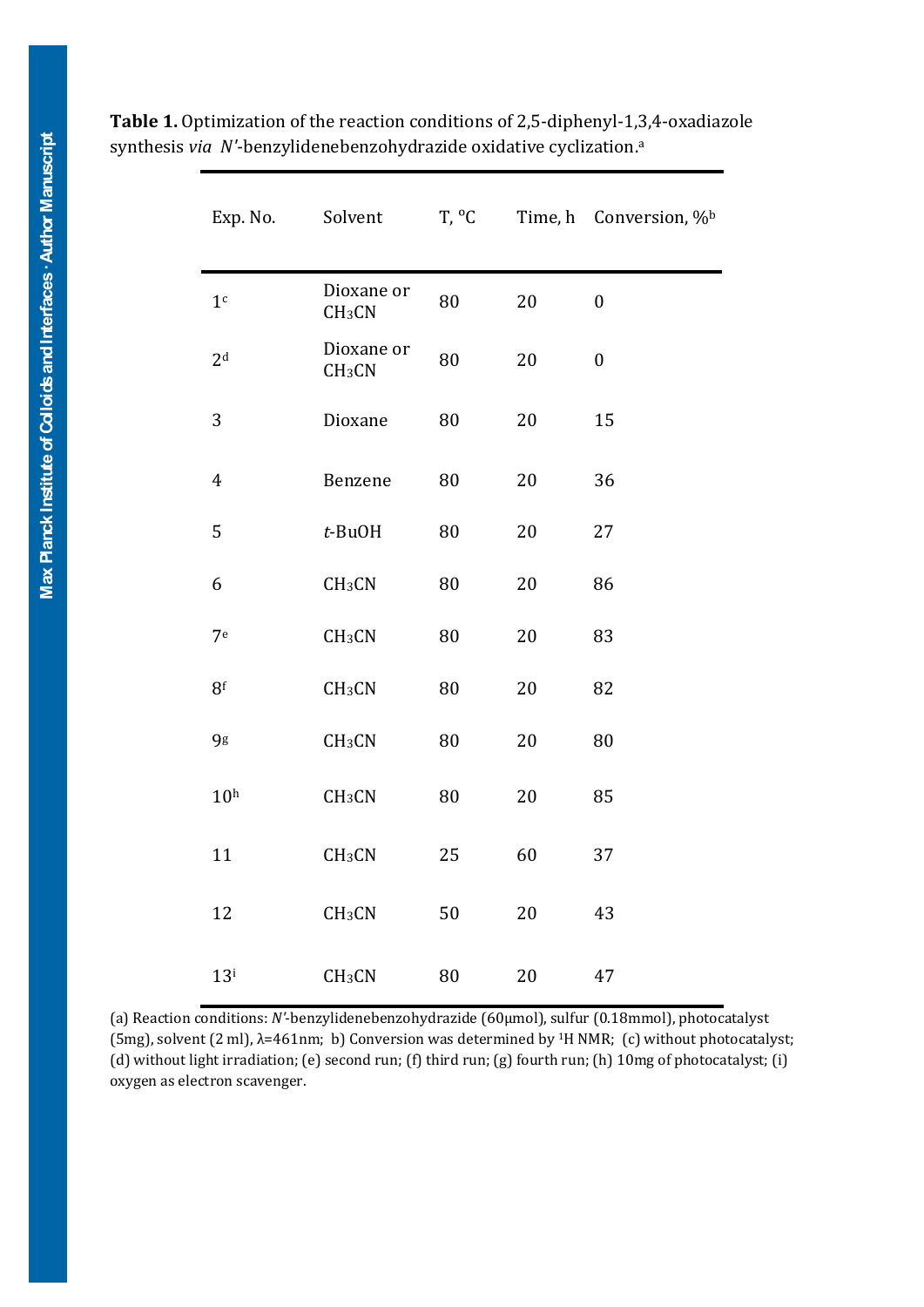



**Scheme 5.** Possible mechanism of photocatalytic 1,3,4-oxadiazole synthesis.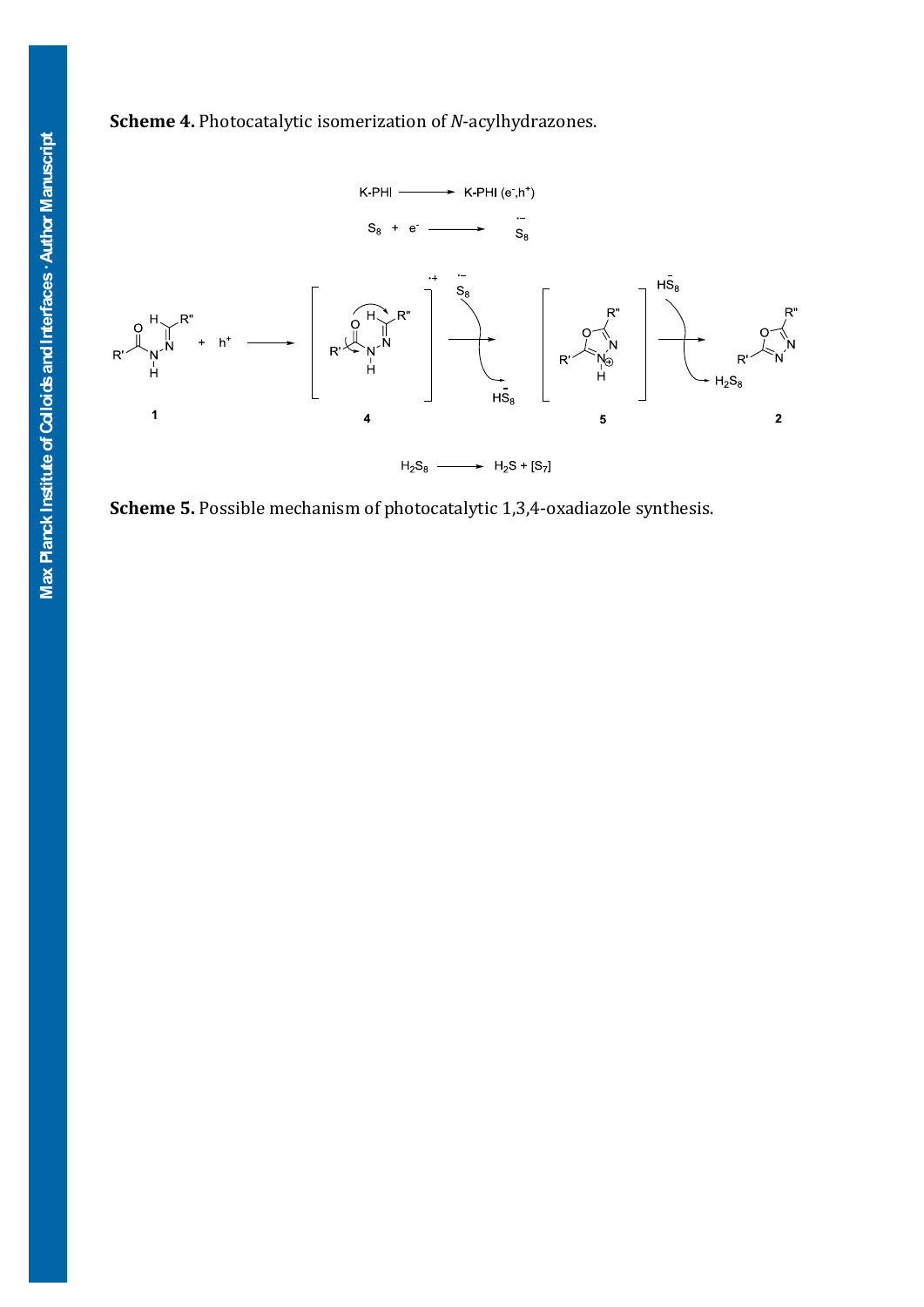37]. At the last stage, removal of proton from oxadiazolium cation **5** by HS<sup>8</sup> ― leads to cyclization reactions we assume that intermediate **4** is converted into protonated oxadiazole **5** *via* proton coupled electron transfer (PCET) from aldimine moiety (-CH=N- ) to sulfur radical anion (S<sub>8</sub> $\text{-}$ ) that is transformed into hydrosulfide anion (HS<sub>8</sub> $\text{-}$ ) [28, 30, target oxadiazole  $2$  and  $H_2S_8$ .  $H_2S_8$  is apparently unstable and is decomposed into  $H_2S$ (was confirmed as  $Ag_2S$  by passing the reaction mixture gases through  $AgNO_3$  solution) and presumably  $S_7$ , which again acts as electron/proton acceptor, similarly to  $S_8$ .

Based on the behavior of hydrazones **1f,l**, the hydrazone *E*-configuration is decisive for this reaction. On the contrary, in the hydrazone *Z*-configuration, the oxygen atom is far from the reaction center, which practically inhibits the already disfavored 5-endo-trig cyclization process[38].

Having the mechanism of 1,3,4-oxadiazole photooxidation, selective behavior of  $S_8$  in this process can be explained. Acting as electron acceptors, both oxygen and sulfur are reduced to their radical anions,  $S_8$ <sup>+-</sup> and  $O_2$ <sup>+-</sup> respectively. Among these two,  $O_2$ <sup>+-</sup> is known to be a strong nucleophile [39]. Once formed, it readily attacks C=N bond in *N*acylhydrazone radical cation **4** followed by its cleavage with the recovery of the starting aldehyde. This is not the case for S<sub>8</sub><sup>+-</sup> as can be concluded from higher selectivity of Nacylhydrazone oxidation mediated by elemental sulfur (compare entries 6 and 13, Table 1).  $S_8$ <sup> $-$ </sup> is effectively turned into  $HS_8$ <sup> $-$ </sup> via PCET from *N*-acylhydrazone radical cation.

Despite the photocatalyst activates *N*-acylhydrazone and S8 to their more reactive radical species, and hence initiates 1,3,4-oxadiazole synthesis, temperature is still beneficial to speed up cyclization of **4** to **5** and to improve desorption of the product from the photocatalyst surface, but nonetheless it is not critical for the process as 1,3,4 oxadiazoles can be prepared at room temperature running the process for extended time (Table 1, entry 11). Shown here efficacy of K-PHI for the photooxidative formation of 1,3,4-oxadiazoles under mild conditions can to our opinion be further extended onto reactions involving other heterocyclic substrates.

#### **4. Conclusion**

Potassium poly(heptazine imide), a carbon nitride based heterogeneous photocatalyst, opens a convenient route to synthesize 2,5-disubstituted-1,3,4-oxadiazoles *via* oxidative cyclization of the corresponding *N*-acylhydrazones. This transformation was accomplished under visible light irradiation (461 nm, 89.2±0.26 mW·cm-2) using elemental sulfur as a cheap and selective electron scavenger. Twelve different 1,3,4 oxadiazoles with aryl, hetaryl and alkyl substituents were obtained with 84-18 % isolated yield. The mechanism of this transformation was investigated, and it was found that *trans*-configuration at the aldimine moiety is crucial for the cyclization to proceed. The *trans*-*N*-acylhydrazones, bearing 2-pyridyl substituent, under the photocatalytic conditions can, however, be also easily photoisomerized to the corresponding *cis*isomers. In the presence of a pyridyl moiety, these isomers are well stabilized by the intramolecular H-bonding and hence averse to cyclization.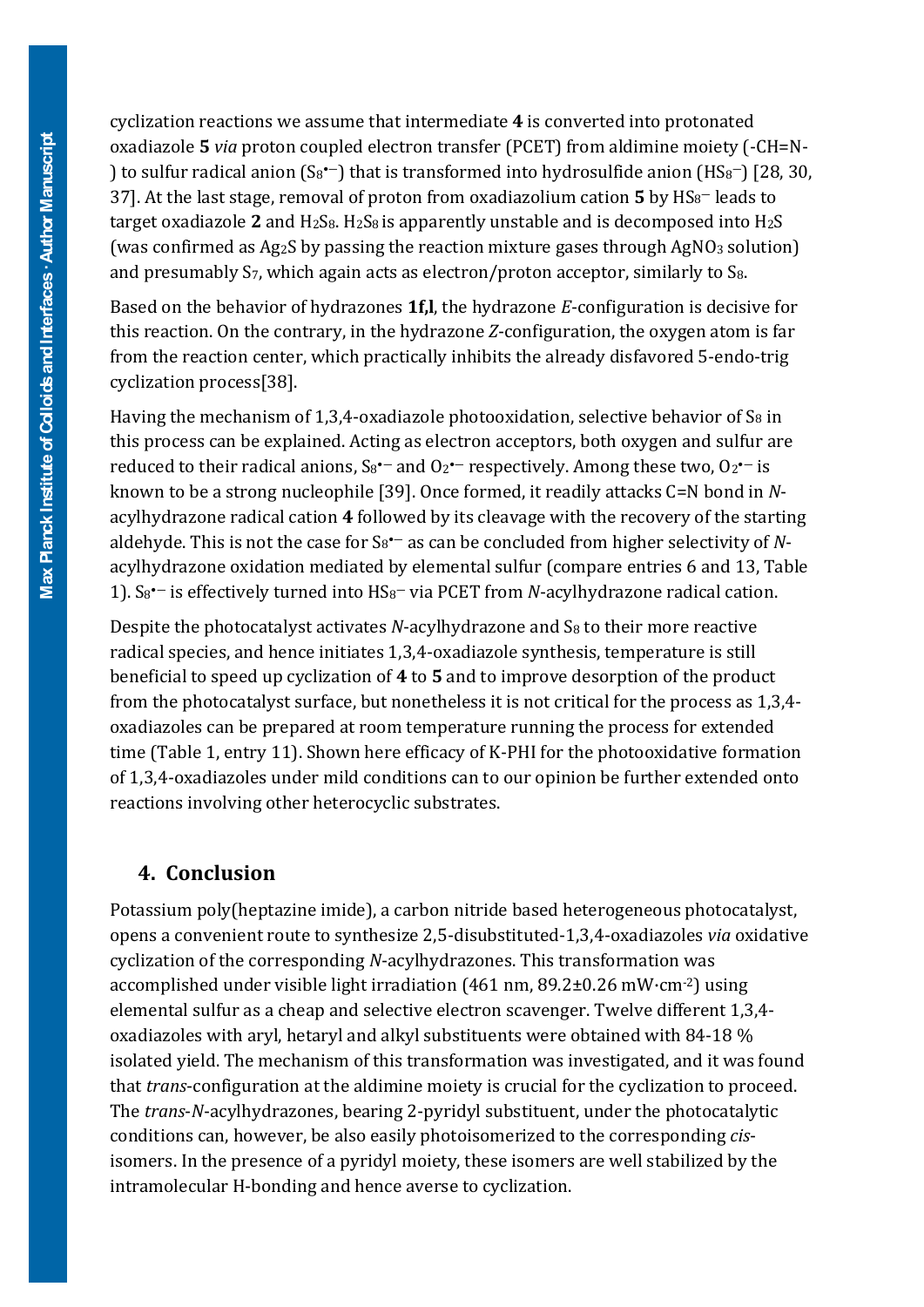## **Acknowledgement**

 The authors are grateful the Deutsche Forschungsgemeinschaft for the financial support (DFG-An 156 13-1).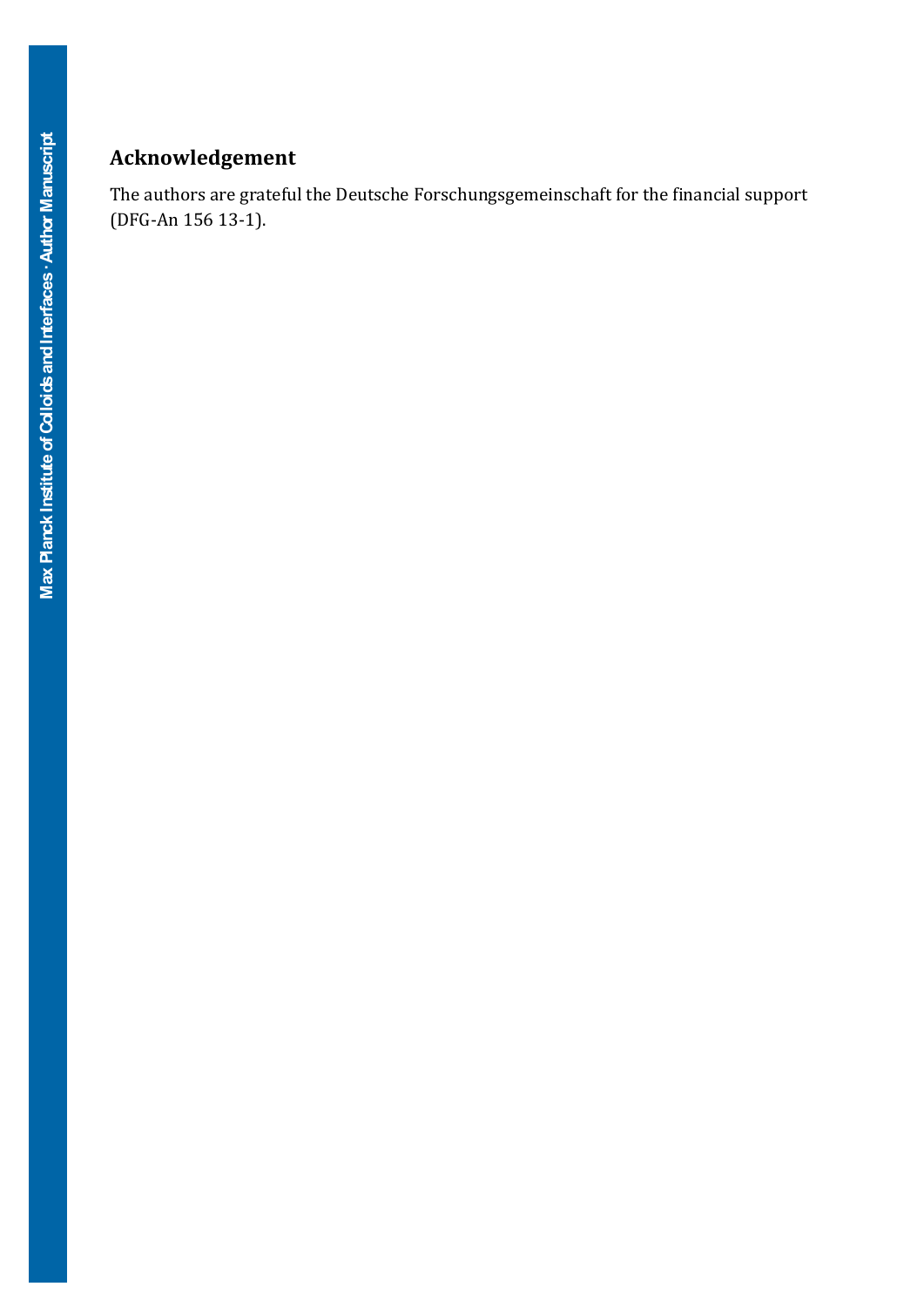## **References**

 [1] D.A. Nicewicz, D.W.C. MacMillan, Science, 322 (2008) 77-80. [2] C. Dai, J.M.R. Narayanam, C.R.J. Stephenson, Nature Chemistry, (2011) 140–145. [3] M.-H. Larraufie, R. Pellet, L. Fensterbank, J.-P. Goddard, E. Lacôte, M. Malacria, C. Ollivier, Angew. Chem. Int. Ed., 50 (2011) 4463–4466. [4] Y.Q. Zou, S.W. Duan, X.G. Meng, X.Q. Hu, S. Gao, J.R. Chen, W.J. Xiao, Tetrahedron, 68 (2012) 6914-6919. [5] M. Neumann, S. Füldner, B. König, K. Zeitler, Angew. Chem. Int. Ed., 50 (2011 ) 951 –954 [6] K. Ohkubo, T. Kobayashi, S. Fukuzumi, Angew. Chem. Int. Ed., 50 (2011) 8652–8655. [7] S.P. Pitre, C.D. McTiernan, H. Ismaili, J.C. Scaiano, J. Am. Chem. Soc., 135 (2013) 13286-13289. [8] M. Rienera, D.A. Nicewicz, Chemical Science, 4 (2013) 2625-2629. [9] I. Ghosh, B. König, Angew. Chem. Int. Ed., 55 (2016) 7676–7679. [10] X. Wang, K. Maeda, A. Thomas, K. Takanabe, G. Xin, J.M. Carlsson, K. Domen, M. Antonietti, Nature Materials 8(2009) 76 - 80 [11] J. Lin, Z. Pan, X. Wang, ACS Sustainable Chemistry & Engineering, 2 (2014) 353-358. [12] F. Su, S.C. Mathew, L. Mohlmann, M. Antonietti, X. Wang, S. Blechert, Angew. Chem. Int. Ed., 50 (2011) 657 –660. [13] Y. Wang, J. Zhang, X. Wang, M. Antonietti, H. Li, Angew. Chem., 122 (2010) 3428-3431. [14] D. Dontsova, S. Pronkin, M. Wehle, Z. Chen, C. Fettkenhauer, G. Clavel, M. Antonietti, Chem. Mater., 27 (2015) 5170–5179. [15] A. Savateev, S. Pronkin, J.D. Epping, M.G. Willinger, C. Wolff, D. Neher, M. Antonietti, D. Dontsova, ChemCatChem, 9 (2017) 167-174. [16] A. Savateev, S. Pronkin, M. Willinger, M. Antonietti, D. Dontsova, Chemistry – An Asian Journal, 12 (2017) 1517–1522. [17] N.A. Rodríguez, A. Savateev, M.A. Grela, D. Dontsova, ACS Applied Materials and Interfaces, 9 (2017) 22941-22949. [18] B. Kurpil, A. Savateev, V. Papaefthimiou, S. Zafeiratos, T. Heil, S. Özenler, D. Dontsova, M. Antonietti, Applied Catalysis B: Environmental, 217 (2017) 622-628. [19] A. Savateev, D. Dontsova, B. Kurpil, M. Antonietti, J. Catal., 350 (2017) 203-211. [20] T. Chandra, N. Garg, S. Lata, K.K. Saxena, A. Kumar, European Journal of Medicinal Chemistry, 45 (2010) 1772-1776. [21] M.A. Ali, M. Shaharyar, Bioorg. Med. Chem. Lett., 17 (2007) 3314-3316. [22] A.S. Aboraia, H.M. Abdel-Rahman, N.M. Mahfouz, M.A. EL-Gendy, Biorg. Med. Chem., 14 (2006) 1236-1246. [23] A. Savarino, Expert Opinion on Investigational Drugs, 15 (2006) 1507-1522. [24] Z. Shang, Synth. Commun., 36 (2006) 2927-2937. [25] C. Dobrotă, C.C. Paraschivescu, I. Dumitrupen, M. Matache, I. Baciu, L.L. Ruţă, Tetrahedron Lett., 50 (2009) 1886-1888. [26] G. Peng, W. Yunyang, Journal of Chemical Research, 37 (2013) 506-510. [27] G. Majji, S.K. Rout, S. Guin, A. Gogoia, B.K. Patel, RSC Advances 4(2014) 5357-5362 [28] S. Guin, T. Ghosh, S.K. Rout, A. Banerjee, B.K. Patel, Org. Lett., 13 (2011) 5976–5979. [29] G. Zhang, Y. Yu, Y. Zhao, X. Xie, C. Ding, SYNLETT 28 (2017) 1373-1377. [30] A.K. Yadav, L.D. S.Yadav, Tetrahedron Lett., 55 (2014) 2065-2069. [31] Z. Chen, A. Savateev, S. Pronkin, V. Papaefthimiou, C. Wolff, M.G. Willinger, E. Willinger, D. Neher, M. Antonietti, D. Dontsova, Advanced Materials, (2017) 1700555. [32] A. Savateev, S. Pronkin, J.D. Epping, M.G. Willinger, M. Antonietti, D. Dontsova, Journal of Materials Chemistry A, 5 (2017) 8394-8401. [33] A. Savateev, Z.P. Chen, D. Dontsova, RSC Advances, 6 (2016) 2910-2913. [34] M.N. Chaur, D. Collado, J.-M. Lehn, Chemistry - A European Journal, 17 (2011) 248 – 258. [35] D.J.v. Dijken, P. Kovaříček, S.P. Ihrig, S. Hecht, J. Am. Chem. Soc., 137 (2015) 14982–14991.